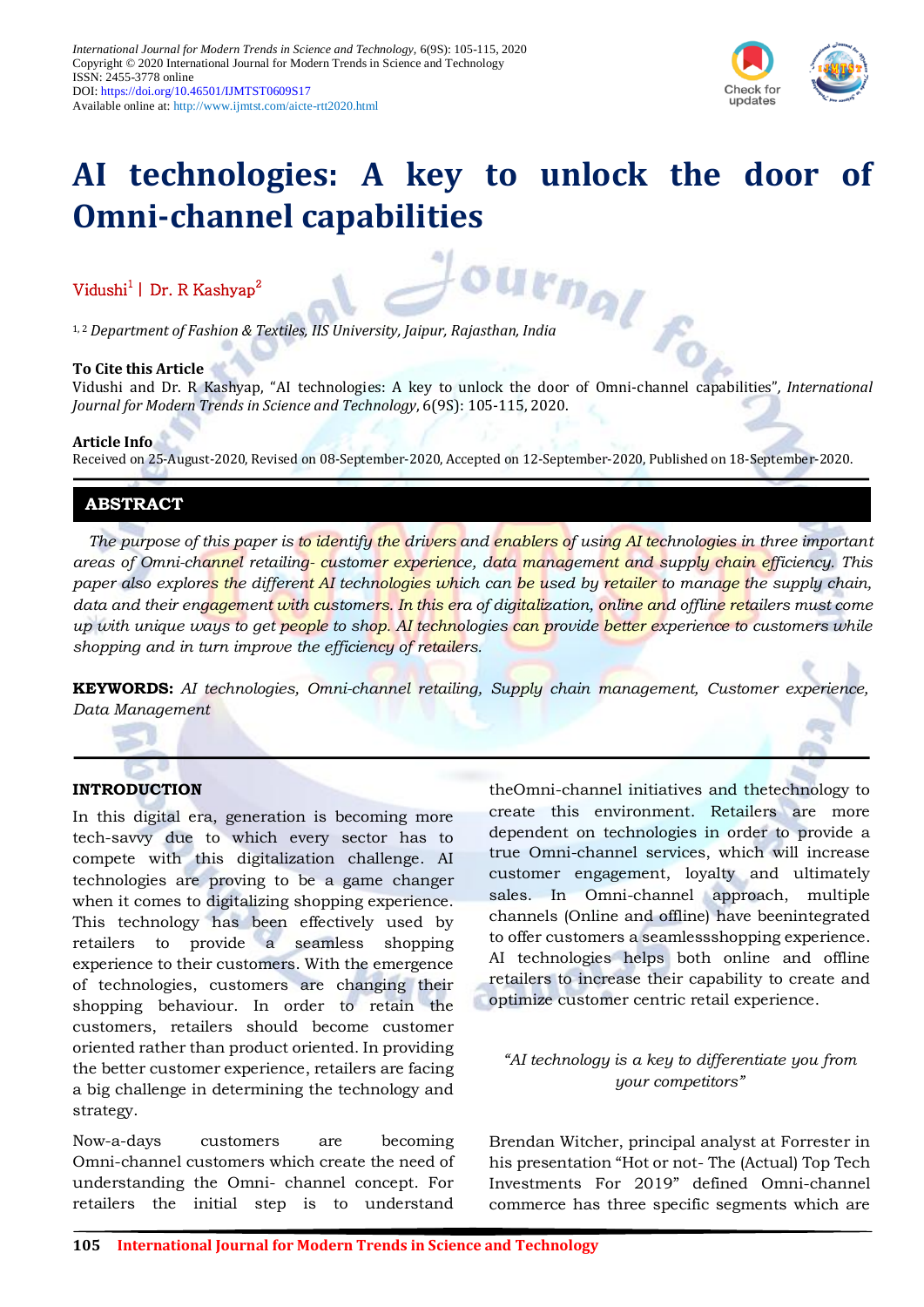customer engagement a. andconnectedJourney,productandprice,andfulfill ment capabilities which provides the customer  $_{b}$ . what they want where they want it. [1]

*create Omni-channel environment"*

Advanced data analytics and data analysis is  $d$ . needed to provide better customer experience. A retailer can do it more effectively by hiring a data team and by knowing what is going on with their customers. By analyzing the critical data and developing predictive insights, retailer can provide the seamless experience to thecustomers.

## **REVIEW OF LITERATURE**

## *A. Omni-channelConcept*

Omni-channel retail model integrates all existing channels to offer customers a seamless shopping experience.

Thisretailstrategyblursthedistinctionbetweenphysi caland digital channels by empowering the centralized data management. As a result, customers can simultaneously use different channels for shopping. They can start their journey by searching at a channel and finish the purchase in another one.

## *B. Navigating towards AItechnology*

AI technology is the path to automate the business  $<sup>c</sup>$ .</sup> intelligence, reduce manual work and foster cost efficiency which will ultimately impact the customer experience. Retailers can move to the next level with personalization, automation, and increased efficiency by using AI technologies.

## *C. Omni- channel capabilities can be improved by Artificial Intelligence*

AI and machine learning are enhancing Omni-channel strategies by providing insights about the changing need and preference of customers, creating customer journeys and delivering consistent experiences. This retail model will be successful when each touchpoint provides highly personalized experience to the customer. In order to provide better customer experience in real time, AI technologies proves to be beneficial for both retailer as well as to the customers. [2]

This technology defines customer profile, their buying preferences and journeys moreprecisely.

- b. Brands can manage Omni-channel pricing by channel preferences, purchase history and price sensitivity.
- *"If you know your customers well, you can easily*  c. IT infrastructure can be redesigned and integrated to scale customer experiences by Omni-channel retailers.

Supply chain can be digitized.

e. On-time performance and faster revenuegrowth can be enabled using AI.

It predicts content which will lead a customer tobuy.

# *D. Artificial Intelligence used by Brands [3]*

## *a. Tommy Hilfiger's designinspiration*

Tommy Hilfiger collaborated with IBM and FIT for a project called REIMAGINE RETAIL. This project is done to explore how AI can enhance design inspiration and improve manufacturing andmarketing

## *b. Macy's On Call application*

IBM Watson has prepared a shopping assistant powered by AI for in-store shoppers of Macy's. This technology helps customers to get answer to their queries like location of a particular product and stock status etc.

## *c. Walmart: Anticipating Customer Needs*

Walmart has tested facial recognition software as an anti- theft mechanism in 2015 to anticipate customer needs and optimize operations. This technology has the ability to recognize the frustration level of customers at checkout. A customer service representative will get an alarm to speak with the frustrated customer.

*d. North Face: Robot Sales Associates*

North Face has been using artificial intelligence and machine learning to provide a highly personalized shopping experience. IBM Watson has prepared an application called "Shop with IBM Watson" where shoppers speak into their phone to access the Watson. This technology helps in turning the data information into meaningful customer insights that will enhance digital shoppingexperience.

## **METHODOLOGY**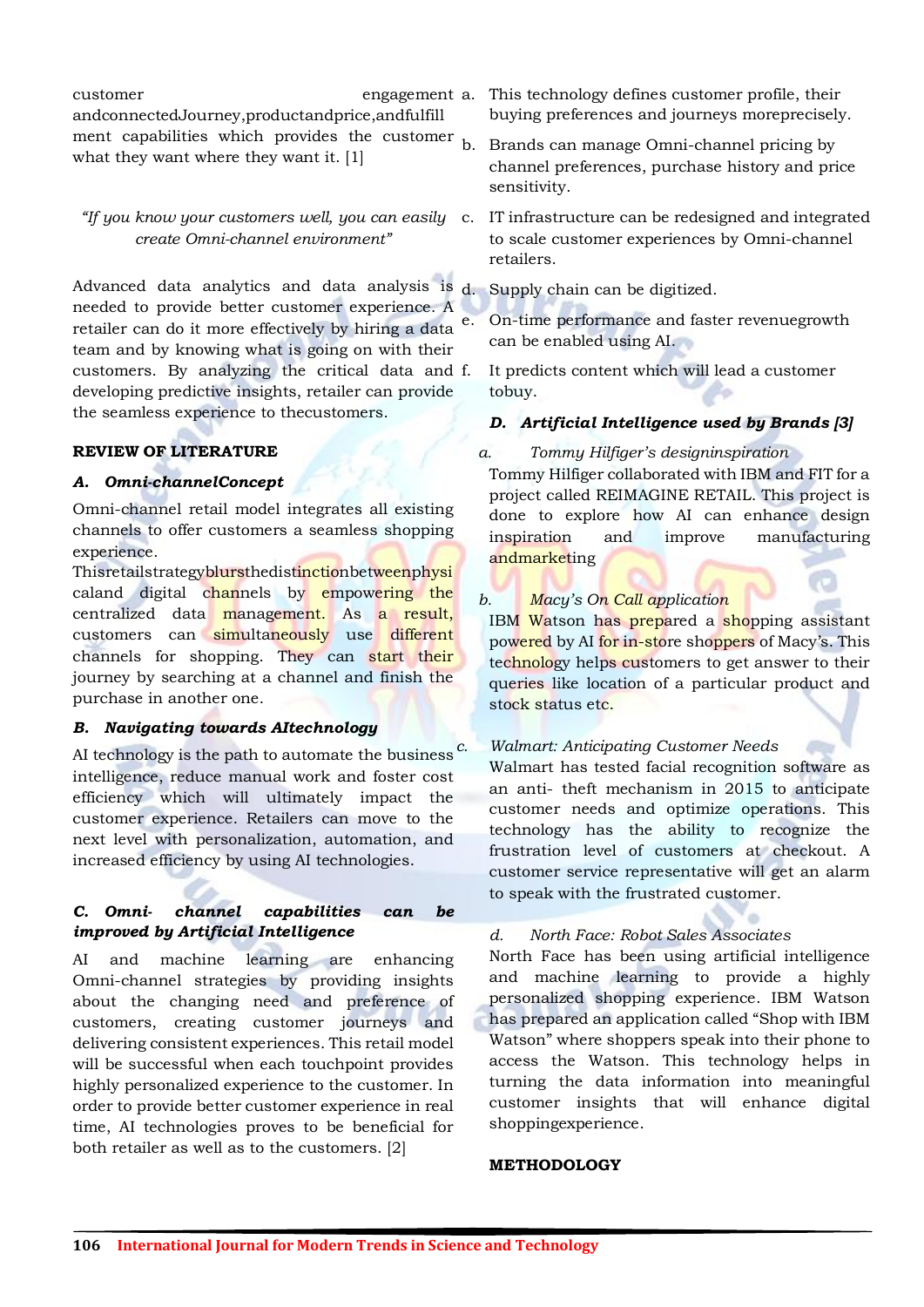This study adopts an exploratory approach to exploreand identify the AI technologies which will enhance the Omni- channelexperience.

#### *Data collection and analysis-*

A pilot study has been conducted through survey using questionnaire to identify the awareness of Omni-channel concept and AI technologies. Also, area where this technology will prove to be beneficial for smooth workingof Omni-channel retail model has been identified. A sample of 10 retailers has been used for response collection. Secondary data has been collected by analysis of documents, case studies, reports and published articles. Percentage has been used as analysistechnique.

#### **RESULTS ANDDISCUSSIONS**

In general, the study showed that retailers are aware of the contract of the contract of the contract of the contract of the contract of the contract of the contract of the contract of the contract of the contract of the contract of the contract of the contract of the c Omni-channelconceptandAItechnologies.However, dueto some limitation, they are not using thistechnology.

## *Omni-channel concept*

⋇

*Q1. Which channels do you currently use for product selling? (Check all that apply)*

Retailers are using different channels for product selling. However, 90% of retailers sell products through **Brick & Mortar store**.



Fig. 1. Channels used by retailers

*Q2. Are you aware of Omni-channel retailing?* 80% of retailers are aware of Omni-channel retailing.



 $r$ ig.  $\alpha$ . Awareness of Omni-channel retailing

*Q3. What are the most important objectives of your organization's Omni-channel strategy? (Check top three)*

90% of retailers say **creating a seamless customer experience across all channels** is the most important objective of their organization's Omni-channel strategy.



# *Q4. What challenges are you facing in implementing Omni- channel strategy? (Check top three)*

70% of retailers say **customer experience and data management** and 60% retailers say **supply chain management** are the major challenges they are facing in implementing Omni-channel strategy.



## *AI Technology*

*Q5. Have you ever used any AI technology? If yes, then please specify*

10% of retailers say **they have used Google as AI technology.** This shows that exposure to different AI technologies is must for retailers.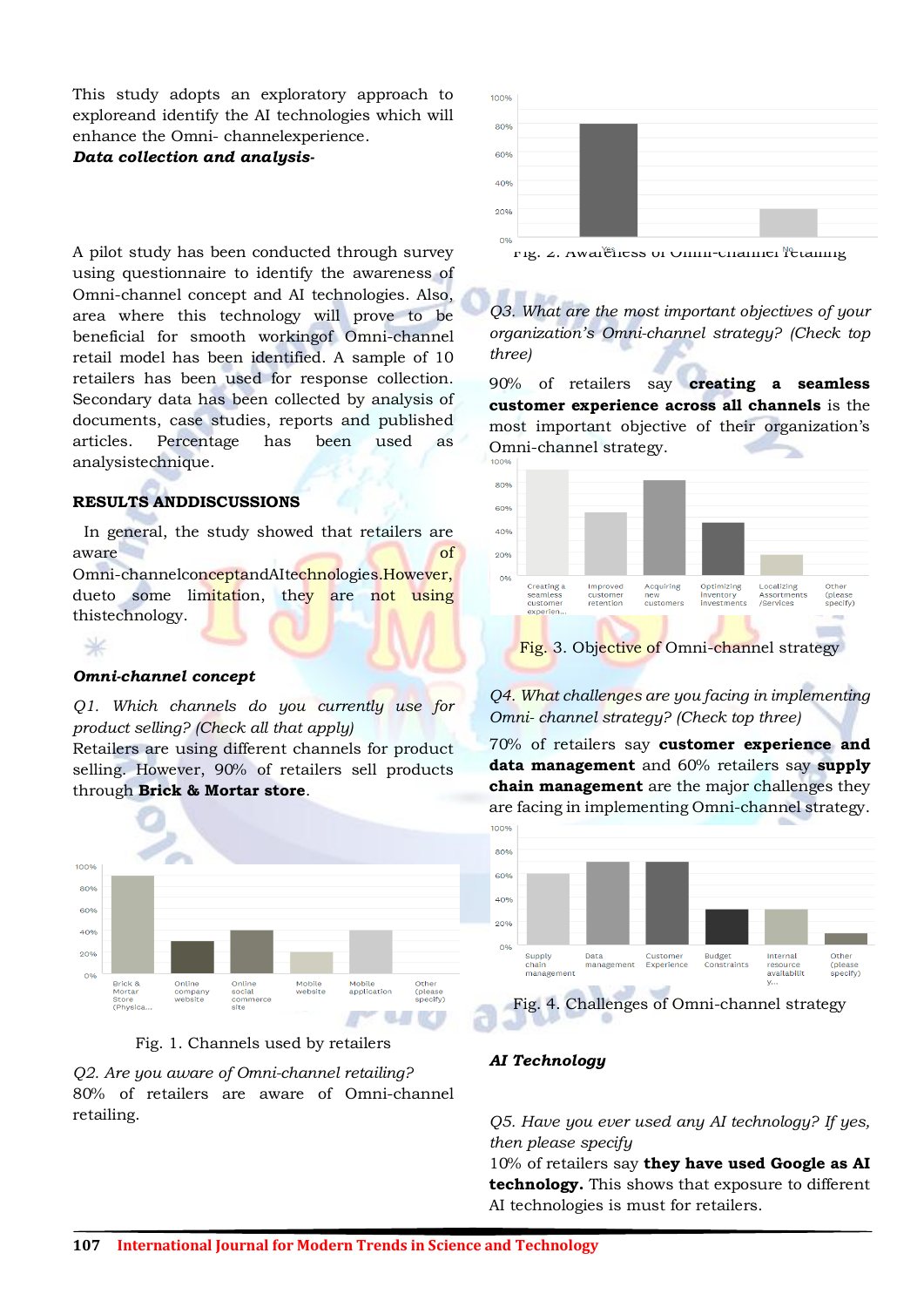|                     | $-11$ |
|---------------------|-------|
| Yes                 | 10%   |
| No                  | 90%   |
| No, but plan to add | $0\%$ |

Table I. Use of AI Technology

*Q6. Which technologies will be beneficial for Omni-channel strategy? (Check all that apply)*

80% of retailers say **Sensors/Internet of things,**  70% of retailers say **Virtual personal assistants**  and 60% of retailers say **Speech/Audio analytics and Image analytics** are the most important technology which will be beneficial for Omni-channel strategy.

 $100$ 



Fig. 5. AI Technologies for Omni-channel strategy

*Q7. What reasons drive your organization to invest in AI technologies? (Check all that apply)*

80% of retailers say **more personalized customer experience,** 60% of retailers say **data management** and 50% of retailers say **Supply chain efficiency and customer analytics** are the major reasons to invest in AI technologies.



*Q8. What reasons have been holding you back from implementing AI technologies? (Check all that apply)*

70% of retailers say **concerns about integration into** 

**existingsystem**isthemajorreasonwhichhavebeenh olding them back from implementing AItechnologies.

#### Fig.7.ReasonsfornotimplementingAItechnologies

This survey showed that retailers are facing difficulties in customer experience, supply chain and data management. Hence, a 3-dimensional structure has been prepared for retailers to overcome these challenges. This structure will provide benefits of using AI technologies in these three important areas of Omni-channelretailing.



strategy

# *E.CustomerExperience*

Customer Experience is a key competitive differentiator for retailers. It is difficult for many retailers to maintain the rising and changing customer expectations. Hence, AI technologies help them to meet and exceed customer's expectation through highly personalized experience.

## *a) AI Technologies:*



*F*ig. 9. AI Technologies used for Customer Experience

Retailers can use AI technologies to provide consistent and personalized experience to customer in order to enhance satisfaction, engagement and conversions. In this study, three parameters have been used to define the AI technologies which are beneficial for CustomerExperience.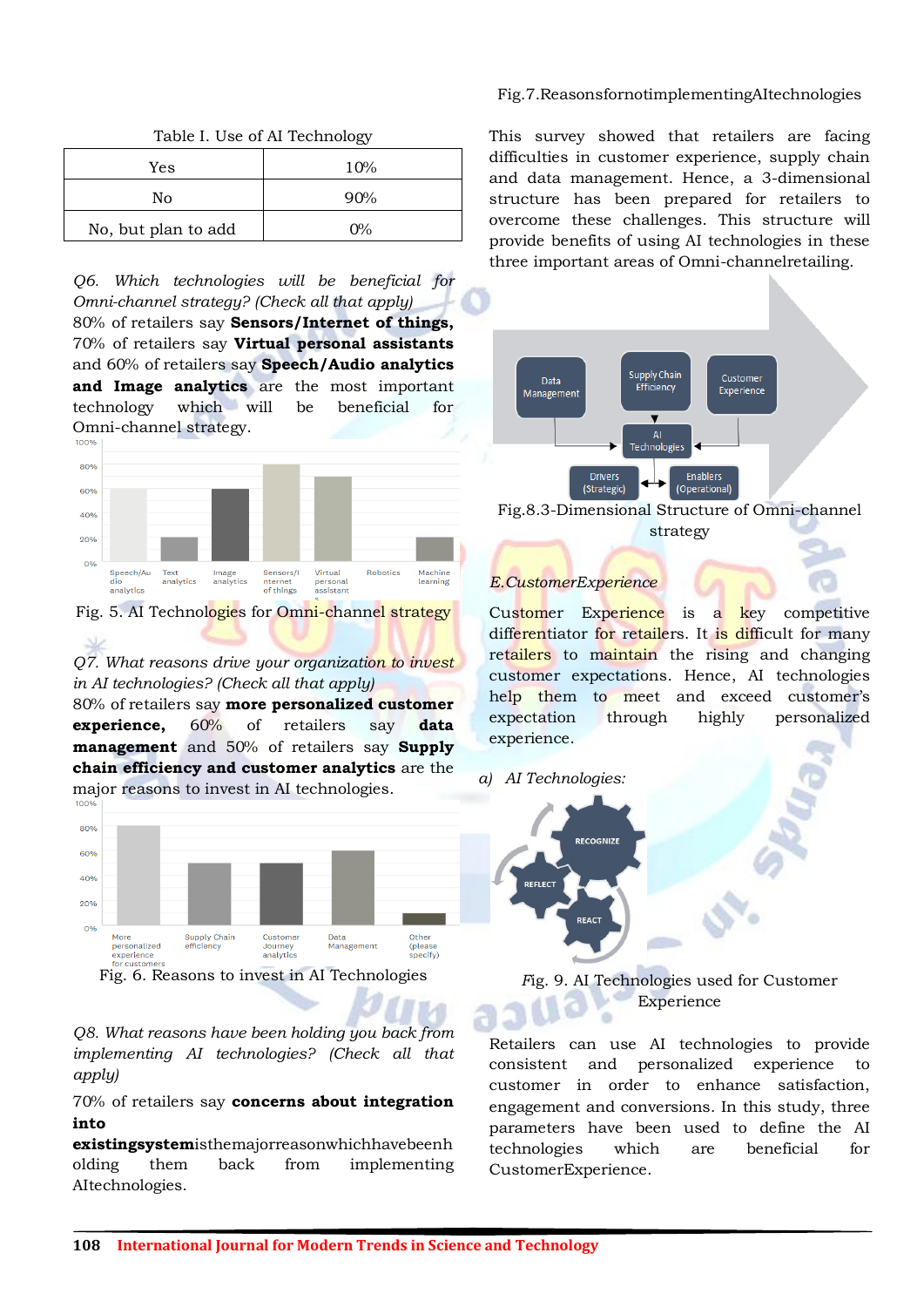## *3R's of AI technology:*

Various AI technologies have been identified for providing better customer experience and divided under three areas- Recognize, Reflect and React.

## *1) Recognize:*

*Facial Recognition:* This technology is used to identify or verify the identity of a person using their face. Process of facial recognition includes face detection, capture and match.

Detection: Locates and detects human faces inimages and videos.

Capture: Conversion of analog information (aface) into digital information (data) based on theperson's facial features takes place.

Match: If two faces belongs to the same humanbeing is verified in the matching process. [4]

This technology offers insights into the consumer's buying decision process by identifying individuals and their buying habits which will in turn builds customized experience for them. [5]

# Table II. Positive and Negative of Facial Recognition Technology [6]

| <b>Positive</b>       | <b>Negative</b>      |
|-----------------------|----------------------|
| security<br>Improved  | Data processing and  |
| levels                | storing is difficult |
| Integration is easy   | Problems with image  |
|                       | size and quality     |
| Accuracy avoids false | Camera angle should  |
| identification        | be correct           |

Alibaba x Guess pop-up in Hong Kong use gyro-sensors which scans the customer's face to observe customer behaviour like what garments, colours and patterns they touched the most. [7]

*Speech Recognition:* This technology is used to

| Positive                          | <b>Negative</b>                                   |
|-----------------------------------|---------------------------------------------------|
|                                   | Recognize image through Huge availability of data |
| a camera system                   | makes it difficult<br>to                          |
|                                   | process                                           |
|                                   | Identify what customer Difficult in interpreting  |
| likes the most and what the model |                                                   |
| not                               |                                                   |
| Helps in predicting               | Development takes                                 |
| the customer                      | longer time which will in                         |
| behaviour while                   | reduce<br>the<br>turn                             |
| buying the product                | flexibility of<br>the                             |
|                                   | technology                                        |
|                                   | identify words and phrases in spoken language     |

and convert them to a machine-readable format. This technology works on algorithms produced by acoustic and language modeling.

Acoustic Modeling: Presents the relation between linguistic units of speech and audio signals.

Language Modeling: Verifies sounds with word sequences in order to differentiate words that soundsimilar.

This technology is used in call routing, speech-to-text processing, voice dialing and voice search. Siri and Alexa are the two speech recognition technologies used in India. [8]

| Table III. Positive and Negative of Speech |  |
|--------------------------------------------|--|
| <b>Recognition Technology</b>              |  |

| Positive                                     | <b>Negative</b>         |  |  |  |
|----------------------------------------------|-------------------------|--|--|--|
| Easy to use and readily Due to variations of |                         |  |  |  |
| available                                    | pronunciation, this     |  |  |  |
|                                              | technology is unable to |  |  |  |
|                                              | capture words           |  |  |  |
| Act as time saver for Unable to sort through |                         |  |  |  |
| those who are not good at background noise   |                         |  |  |  |
| typing                                       |                         |  |  |  |
| installed<br>Easily                          | in Lead to inaccuracies |  |  |  |
| computer and mobile                          |                         |  |  |  |
| devices                                      |                         |  |  |  |

*Image Recognition:* This technology identifies and detects an object in a digital image or video. Process of Image recognition includes gather and organize data, build a predictive model and use it to recognizeimages.

Gather and organize data: Computer interprets the image as raster or vector based then identifies the important data in the image and break down into distinct objects to be analyzed andretained.

Build a predictive model: Learning algorithms processes the object and collected images and then sort them into separate classes of similar image types.

Use it to recognize images: Image data has been collected, organized and recognized which will in turn identify different classes of image and similar objects in the new images. [9]

This is used to verify and analyze customers and their opinions.

> Table IV. Positive and Negative of Image Recognition Technology [10]

identify words and phrases in spoken language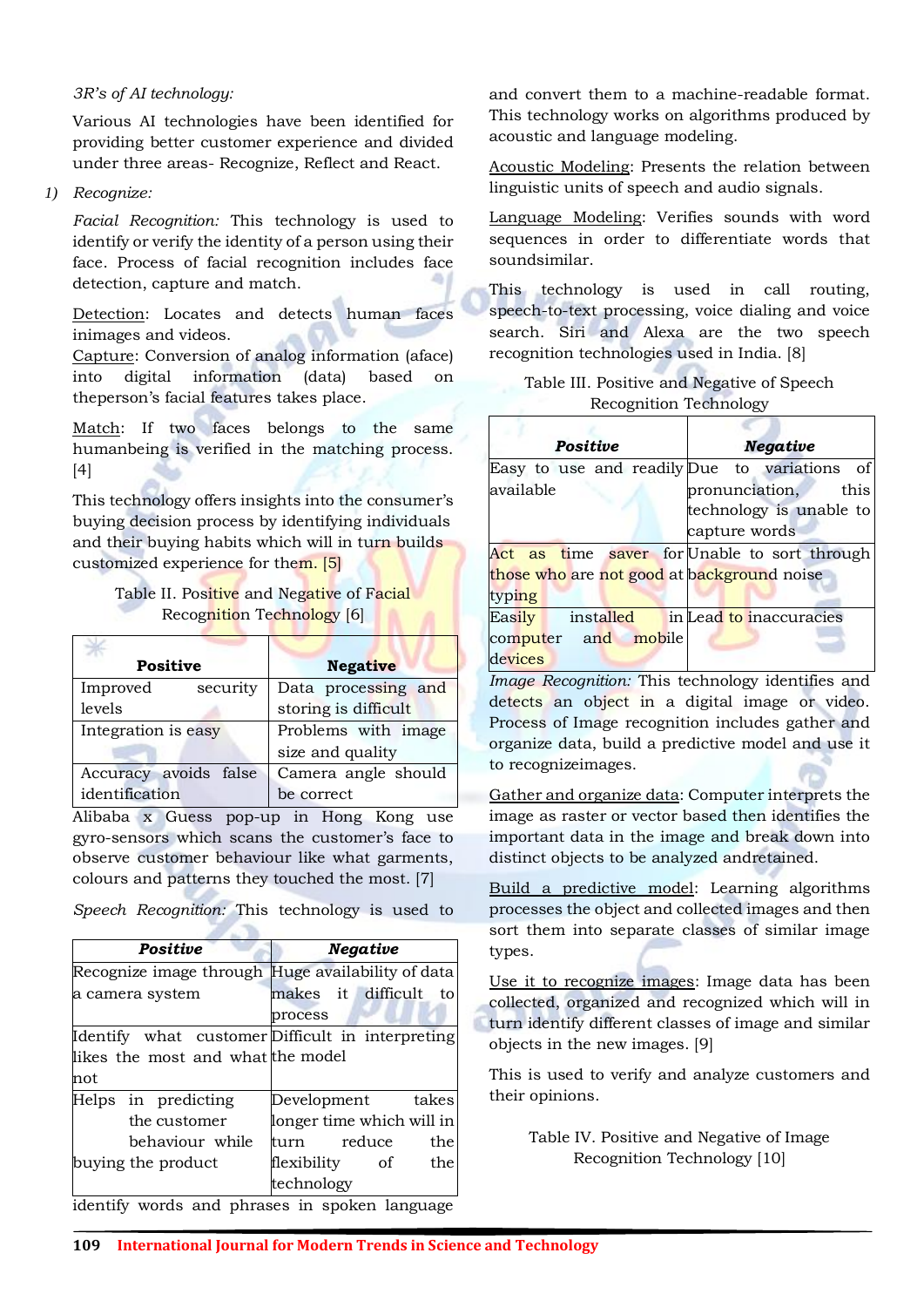#### *2) Reflect:*

*Machine Learning Platforms:* This platform is a kind of algorithm which can receive input data and convert it into output data through statistical analysis. Process of machine learning includes various types of automated algorithms which learn to model functions and predict future actions from data.

Virtual assistant is an example of machine learning platform which combine deep learning models to interpret natural speech, bring in relevant context and take an action. This technology is used for prediction and classification. [11]

Table V. Positive and Negative of Machine Learning Platforms **Platforms** 

| Positive                                            |  |  | <b>Negative</b>  |                               |
|-----------------------------------------------------|--|--|------------------|-------------------------------|
| Identify the available data Take time and resources |  |  |                  |                               |
| and solve the problems                              |  |  | to bring results |                               |
| Learn complex decision High level of                |  |  |                  | error                         |
| system, find patterns and susceptibility [13]       |  |  |                  |                               |
| anomalies in data as well                           |  |  |                  |                               |
| as raise alerts if needed                           |  |  |                  |                               |
| $\vert 12 \vert$                                    |  |  |                  |                               |
| Identify trends                                     |  |  |                  | and Interpretation of results |
| patterns                                            |  |  |                  |                               |

*Deep Learning Platforms:* This technology can imitate the human brain, processing data and create patterns for decision making. This is used  $t\partial$ recognize patterns and classify applications.[15]

Table VI. Positive and Negative of Deep Learning Platforms

| <b>Positive</b>                              | <b>Negative</b>       |
|----------------------------------------------|-----------------------|
| Create more personalized Requires human to   |                       |
| e-learning experiences monitor it            |                       |
| Allow system to process, Systems that relies |                       |
| learn and handle large on deep learning      |                       |
| amount of data                               | platforms can inherit |
|                                              | and perpetuate covert |
|                                              | and overtbiases       |
| Due to increase demand of Requires human     | to                    |
| this technology, costs are initiate it       |                       |
| anticipated to decrease.                     |                       |

#### *3) React:*

*Natural Language Generation:* This technology converts the audio signals into text and uses that data to deliver benefits like interpreting multiple

|                                             | <b>Positive</b> |  |                         |                            | <b>Negative</b> |  |  |
|---------------------------------------------|-----------------|--|-------------------------|----------------------------|-----------------|--|--|
| Helps in improving Works only if you have   |                 |  |                         |                            |                 |  |  |
| customer satisfaction                       |                 |  |                         | system that can support    |                 |  |  |
|                                             |                 |  |                         | full speech recognition    |                 |  |  |
|                                             |                 |  |                         | and interaction            |                 |  |  |
| Helps in understanding Define sentence in a |                 |  |                         |                            |                 |  |  |
| customer needs                              |                 |  | parsed way in different |                            |                 |  |  |
|                                             |                 |  |                         | ways                       |                 |  |  |
| Automatic                                   |                 |  |                         | text Refer something using |                 |  |  |
| produced                                    |                 |  |                         | from pronouns only         |                 |  |  |
| structured data                             |                 |  |                         |                            |                 |  |  |

languages and dialects [12]. This enables computers to communicate ideas with more accuracy. Process of Natural language generation includes text realization, text and sentence planning.

Text Planning: Order of content in structured data

Sentence Planning: Combine sentences to present the flow ofinformation

Text Realization: Represent text

This technique is used in generating customer service reports and market summaries.[17]

Table VII. Positive and Negative of Natural Language Generation

*b) Driver and Enabler of CustomerExperience:*

Table VIII. Driver and Enabler of Customer

Experience

 $\sim$ 

| <b>Driver</b> | Enabler                                        |
|---------------|------------------------------------------------|
| Predicts      | Anticipate future needs ofcustomer             |
| experiences   | behavioral patterns,<br>Analyze                |
|               | market trends and user experiences             |
|               | for proactive measures to secure a             |
|               | personalized experience across                 |
|               | multiple channels[18]                          |
| Convert       | Modern surveys allow customers to              |
| surveys       | into give feedback in new, robust and          |
|               | conversations intuitive ways through enhancing |
|               | audio comments or image<br>or                  |
|               | videoupload                                    |
|               | Organization can engage in<br>a                |
|               | dialogue, using follow-<br>up                  |
|               | questions, apologies orinformation             |
|               | Measure how AI detects emotions which strongly |
| customers     | affect the customerloyalty                     |
|               |                                                |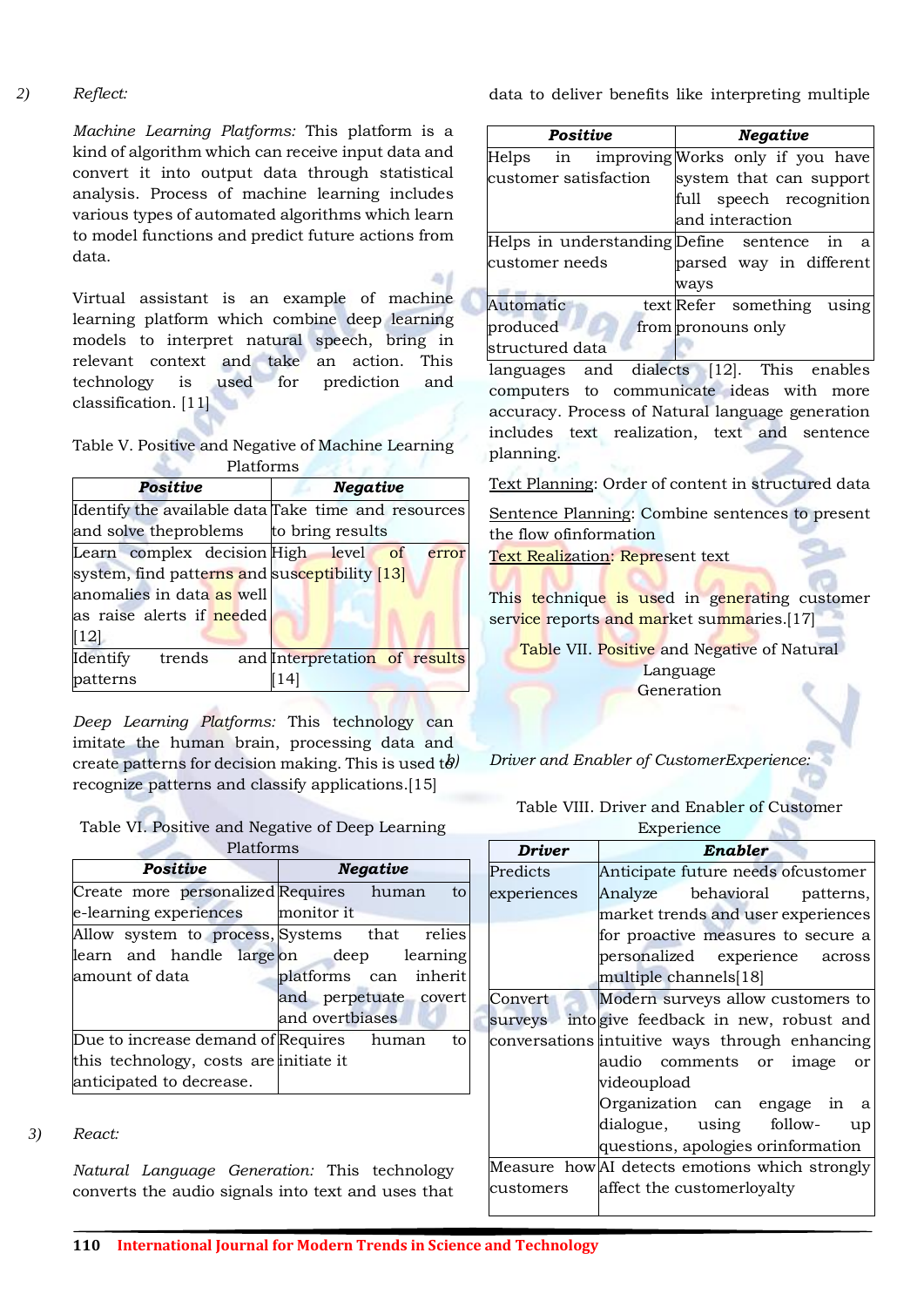| feel          | Measure emotion signals<br>$_{\text{like}}$     |
|---------------|-------------------------------------------------|
|               |                                                 |
|               | neurophysiological reactions<br>and             |
|               | social-expressive behaviors[19]                 |
| Provide       | Customers use images and videos                 |
| insights      | from to interact with the brand.                |
| images<br>and |                                                 |
| videos        |                                                 |
| Deliver       | Provide<br>pertinent<br>more                    |
| seamless      | information/offers that are<br>more             |
| experience    | relevant for thecustomers.                      |
|               | Enhance engagement which will in                |
|               | turn provide more accuratedata                  |
| Opens<br>new  | <b>Build</b><br>more interactive<br>and<br>a.   |
| of<br>route   | personalized customer experience                |
| personalized  | through recognition technologies to             |
| experience    | place orders and access                         |
| Enhance       | Reduce<br>human interaction<br>and              |
| service       | streamline services                             |
| environments  |                                                 |
| Connects      | Centralize the data and insights                |
| customer      | holistic picture<br>and build a                 |
| touchpoints   | ofcustomer                                      |
|               | Anticipate nee <mark>ds a</mark> nd proactively |
|               | intervene to keep the customerloyal             |
| Optimizes     | data for insights about<br>Use                  |
| data          | customerpreferences                             |
|               | Use technologies like chatbots to               |
|               | personal and truly<br>provide                   |
|               | exceptionalexperience                           |
| Supports      | Adopt intelligent AI based                      |
| product       | technologies to engage<br>more                  |
| discovery     | effectively with theircustomers                 |
|               | AI powered strategies like visual               |
|               | search,<br>discovery<br>and                     |
|               | recommendations help consumers                  |
|               | search more efficiently for relevant            |
|               | products andupliftingconversion                 |
|               |                                                 |

# *F.Supply Chain Efficiency*

Right product, in the right place, at the right time has always been challenging to achieve. AI technologies have been used in this direction to provide a unified brand experience and frictionless fulfillment across all channels which in turn fulfill the objective of Omni-channel strategy.

## *a) AI Technologies:*



# Fig. 10. AI Technologies used for Supply Chain **Efficiency**

Retailers can improve forecasting, visibility across all channels and predictive capabilities through AI technologies which will in turn enhance the supply chain efficiency. Inthis study, three parameters have been used to define the AI technologies which are beneficial for Supply Chain Efficiency.

# *3P's of AI technology:*

Various AI technologies have been identified for effective and efficient supply chain and divided under three areas- Procurement, Planning and Processing.

## *1) Procurement:*

*Chatbot:* This technology can simulate a conversation with a user in natural language through messaging applications, website, mobile applications or phone. Automation and augmentation of Chabot capability helps in streamline procurement related tasks. Process of Chatbot includes user request analysis and returning the response.

This is used for conversation with supplier, place purchasing requests, answer questions related to procurement functionalities and documentation. [20]

## Table IX. Positive and Negative of Chatbot **Technology**

| <b>Positive</b>    |        |           | <b>Negative</b>                |  |
|--------------------|--------|-----------|--------------------------------|--|
| Streamline         |        |           | interactions Limited responses |  |
| between            | people | and       |                                |  |
| services           |        |           |                                |  |
| Improve            |        |           | operational Limited database   |  |
| efficiency         |        |           |                                |  |
| Improve customer   |        |           | Complex chatbots are           |  |
| engagement process |        | expensive |                                |  |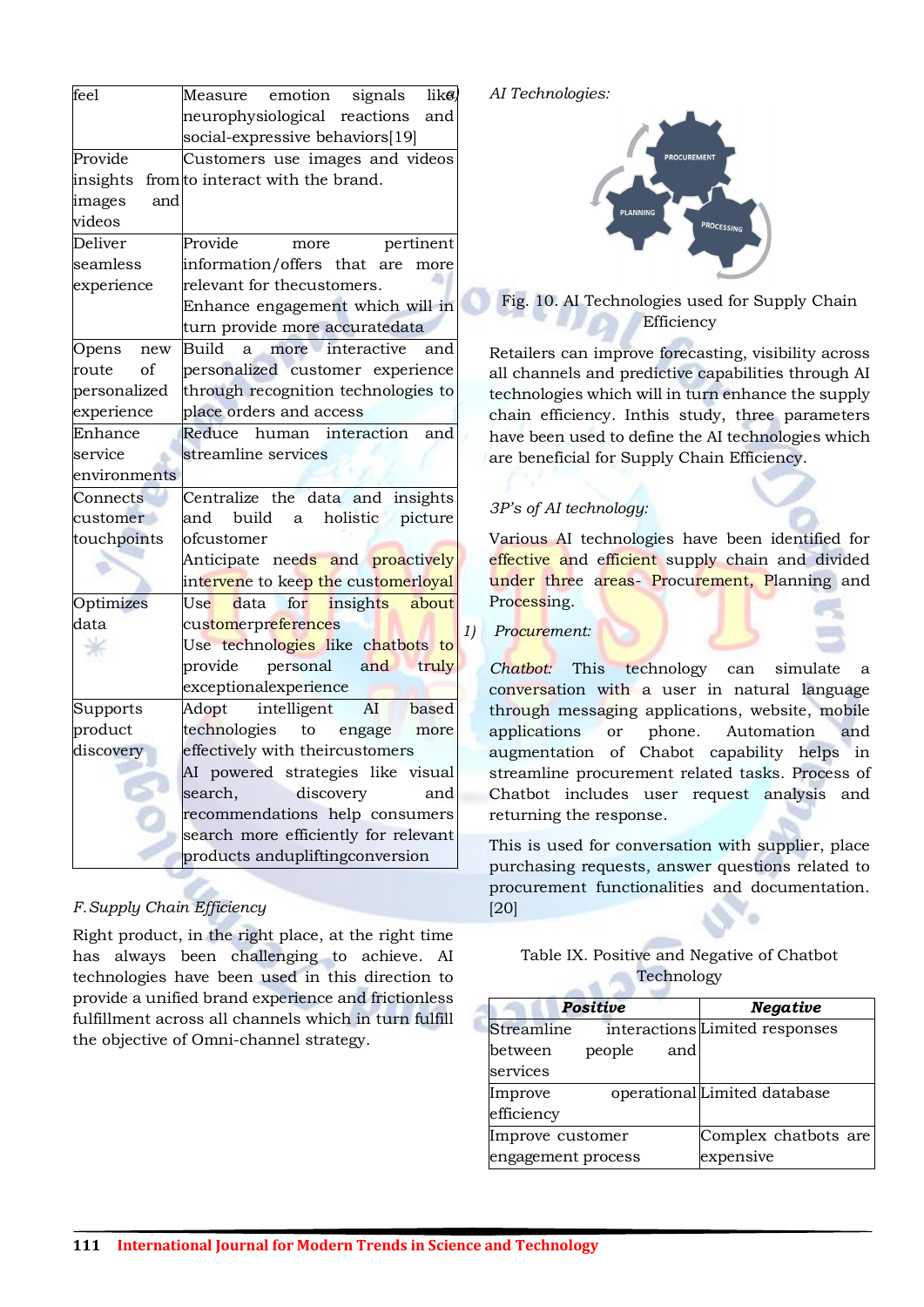*2) Planning: Machine Learning:*

- *Supply chain planning:* This technology helps in forecasting within inventory, demand and supply. Revolutionize agility and automation of supply chain decision- making. It helps in optimizing the delivery of goods while balancing supply and demand.
- *Warehouse management:* This technology reshapes the warehouse management through constantlyself- improvingoutput.

*Machine learning and Predictive Analytics:*

 *Supplier selection and Supplier relationship management:* Machine learning and predictive analytics are used for supplier selection and relationship management. Predictive analytics create models which are used to examine existing data and trends to understand customers and products while identifying future opportunities and risks.

Machine learning and predictive analytics make the supplier selection more intelligible. It helps in selection and sourcing from the right supplier. With the help of machine learning andintelligible algorithms, gathered data would provide better outputs.

*3) Processing:*

*Natural language processing:* This technology streamline large amount of data, build data setsregarding suppliers information for auditing and compliance actions.

*b) Driver and Enabler of Supply ChainEfficiency:*

| Table X. Driver and Enabler of Supply Chain |
|---------------------------------------------|
| Efficiency                                  |
|                                             |
|                                             |

| <b>Driver</b> | Enabler                                |
|---------------|----------------------------------------|
| Contextual    | Reduce the operating costs and         |
| Intelligence  | manageinventory                        |
|               | Identify damage and carry<br>out       |
|               | needed actions through<br>AI           |
|               | powered visualinspection               |
|               | Sort palletized shipments, parcels     |
|               | and letters through Intelligent        |
|               | Robotic Sorting[22]                    |
| Offers        | Combines the capabilities<br>οf        |
| insights      | to different technologies like machine |

| enhance       |                      | learning and reinforcement                   |
|---------------|----------------------|----------------------------------------------|
| productivity  |                      | learning tofind the factors and              |
|               |                      | issues which affects the                     |
|               |                      | performance of the supply chain              |
| Demand        |                      | Measure and track all the factors            |
| forecasting   |                      | which can work towards offering              |
|               |                      | accuracy in demandforecasting                |
|               |                      | Provide continuous<br>forecasts              |
|               |                      | based on real time sales and                 |
|               | otherfactors         |                                              |
| Establish     |                      | Capture, process and utilize                 |
|               |                      | end- to-end structured and unstructured data |
| visibility    |                      | to provide real time visibility [23]         |
| Inventory     |                      | Create control towers to centralize          |
| management    |                      | data and decision-making                     |
|               |                      | Enhance the computer vision                  |
|               |                      | capabilities of ERP systems and              |
|               |                      | machines which enables<br>more               |
|               |                      | accurate inventorymanagement                 |
| Create new    |                      | These engines automate<br>the                |
| performance   |                      | execution of supply chain                    |
| engines       | functions,           | well<br>as<br>as                             |
|               | optimizetransactions |                                              |
|               | Determine            | the impact on key                            |
|               |                      | performance indicators (KPIs) and            |
|               |                      | make immediate supply chain                  |
|               | decisionstooptimize  | financial                                    |
|               | results              |                                              |
| Managing      |                      | Collaborative, data driven and               |
| through agile |                      | platform based management                    |
| decision-     | model                | qualitative<br>share                         |
| making        |                      | information and real time data               |
|               |                      | from the supply chain systems,               |
|               | review               | reports<br>and                               |
|               | discussimplications  |                                              |
|               |                      | Create resolution options, share             |
|               |                      | with stakeholders, discuss on the            |
|               |                      | collaborative platform andtake               |
|               | immediate action     |                                              |
| Develop       | Create               | strategies<br>segmentation                   |
| personalized  |                      | which indicate consumers'                    |
| and           |                      | flexible personalized needs by channel,      |
| approach      |                      | service level andlocality                    |
|               |                      | Real-time visibility will produce            |
|               |                      | greater insight, variation, and              |
|               |                      | urgency of understanding and                 |
|               |                      | meeting demand requirements                  |
|               |                      | Develop multiple supply chain                |
|               |                      | models for a single, integrated              |
|               | network              | to<br>empower<br>the                         |
|               |                      | supplychain organizations                    |
|               |                      |                                              |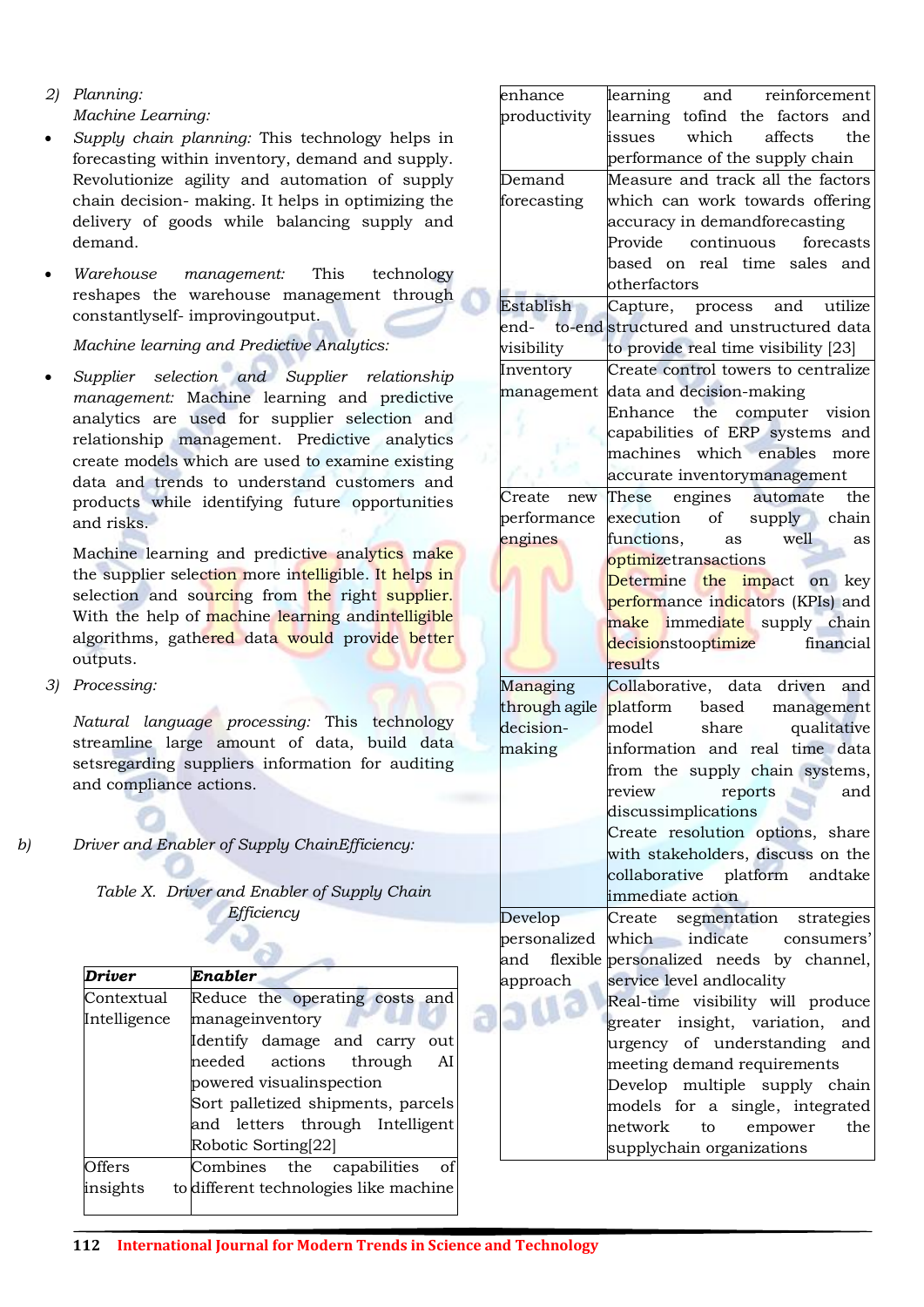| Unify          | Advanced analytics enable a way               |  |  |
|----------------|-----------------------------------------------|--|--|
| performance to | and<br>measure                                |  |  |
|                | management manageperformance                  |  |  |
|                | Develop new end-to-end metricsto              |  |  |
|                | measure performance and cost                  |  |  |
|                | across multiple functions like                |  |  |
|                | procure-to-pay and order-to-cash              |  |  |
|                | Attainment of Machine learning enables supply |  |  |
| goals          | chains to handle more complexity,             |  |  |
|                | making them more dynamic,                     |  |  |
|                | flexible, adaptive andefficient               |  |  |
|                | Automation can resolve exceptions             |  |  |
|                | in realtime                                   |  |  |
|                | Machine learning based                        |  |  |
|                | algorithms can predict these                  |  |  |
|                | exceptions and supply                         |  |  |
|                | chainoutcomes                                 |  |  |

# *G. Data Management*

Data management is a time consuming task. With the help of AI technologies, retailers can save the time of their employees and engage them in other tasks. possibleformachinestolearnfromexperience,adjust tonew inputs and perform human-liketasks through AI.

*a) a) AI Technologies:*



Fig. 11. AI Technologies used for Data Management

## *3A's of AI Technology:*

Various AI technologies have been identified for managing data and divided under three areas-Analyze, Access and Act.

## *1) Analyze:*

*Augmented Analytics:* This technology use AI and machine learning to transform how analytics content is developed, consumed and shared.

*NLP/Conversation Analytics:* This technology is used to analyze complex combination of data and to make analytics accessible to everyone in the organization.

#### *2)Access:*

*Data Fabric:* This technology enables frictionless access and sharing of data in a distributed data environment. It enables a single and consistent data management framework. Seamless data access will be allowed while using thistechnology.

#### *3)Act:*

*Continuous Intelligence:* This technology use real time context data to improve decisions. It is a design pattern in which real time analytics are integrated which process current and historicaldata to prescribe actions. It provides decision automation and decision support. [24]

*b) Driver and Enabler of Data Management[25]:*

| <b>Driver</b> | Enabler                                                                |
|---------------|------------------------------------------------------------------------|
| Automate      | routine<br>data<br>Automate                                            |
| routine       | like<br>tasks<br>management                                            |
|               | dataprocessin dataintegration                                          |
| g             | Create automated rules<br>for                                          |
|               | processingdata                                                         |
|               | Di <mark>scov</mark> er data <mark>Check</mark> data for qualityissues |
| qualityissues | Make correctionautomatically                                           |
| Include       | which<br>legacy data<br>Process                                        |
| legacy data   | presently exists in offline format                                     |
|               | through NLP and<br>AI image                                            |
|               | recognition                                                            |
|               | Convert images of old documents                                        |
|               | tomachinereadable<br>text.<br>and                                      |
|               | accumulate these in data stores                                        |
|               | for further processing                                                 |
|               | Develop new Analyze data usage patterns and                            |
| data rules    | recommend the optimal strategies                                       |
|               | for collection and retention                                           |
| Prioritizing  | Collect data and put it to gooduse                                     |
| and           | Secure the dataproperly                                                |
| securingdata  |                                                                        |
| Sorting       | Machine learning and algorithms                                        |
|               | sort and                                                               |
|               | handle different types of emails,                                      |
|               | documents and images etc.                                              |

# Table XI. Driver and Enabler of Data Management

#### **CONCLUSION**

Retailers may have different perspective and motivation to move towards Omni-channel retailing. However, they are facing various difficulties in implementation of this strategy. As a theoretical contribution, this study identifies a set ofdriversandenablersforOmni-channelretailingand classifies them under three areas- Customer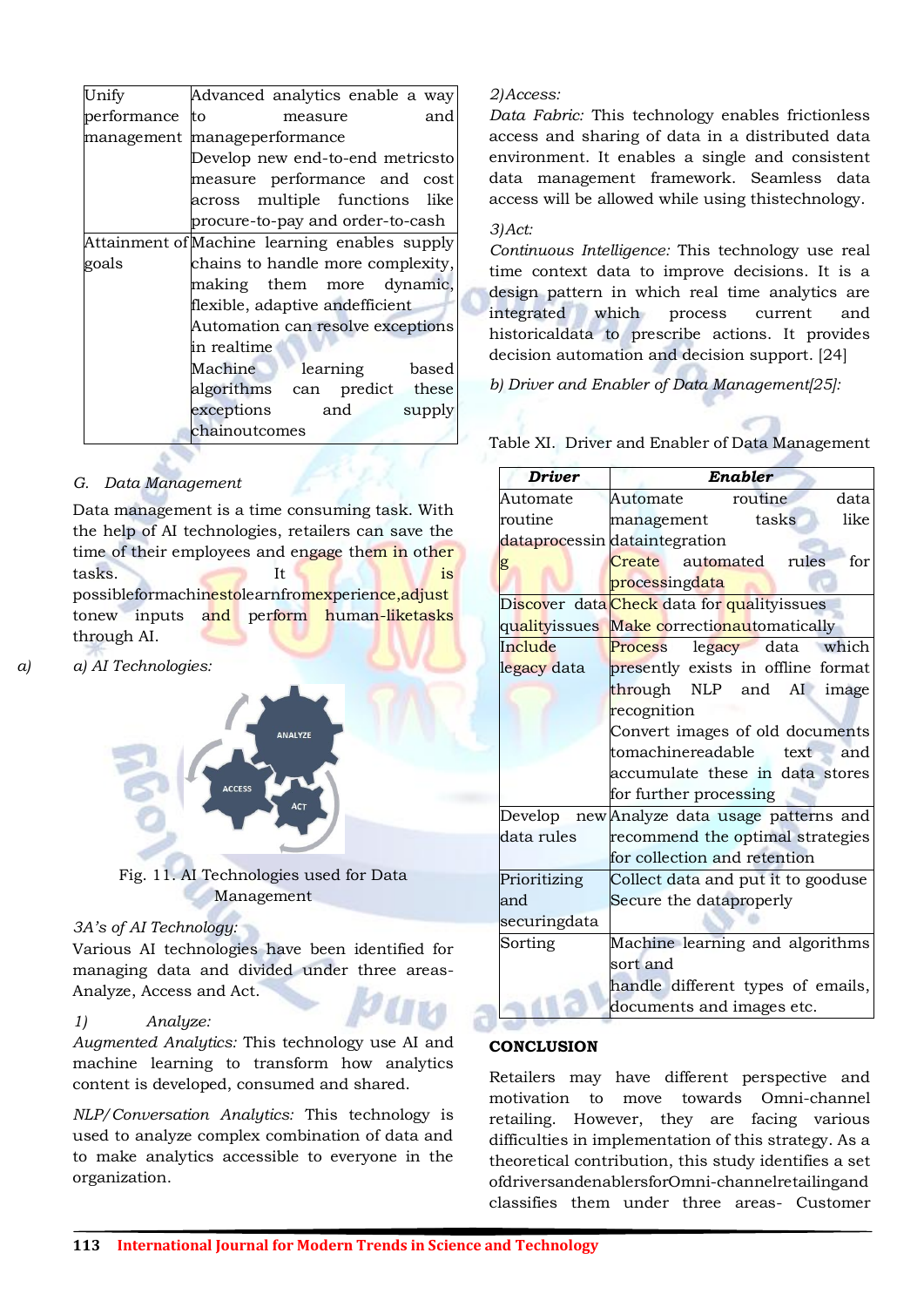Experience, Supply chain efficiency and Data management. This study explores the AI technologies which will help the retailer for providing better customer experience, data management and supply chain efficiency.

In light of the findings, the following recommendations for retailers to adopt Omni-channel retailing are made:

- Retailers should focus more on customer engagement as they interact with your brand through a number of platforms like website, application,physicalstore,kiosketc.Theyexpectto start their journey on one platform and continue it on another seamlessly. Consumers are becoming Omnipresent, you need to adopt new technologies to enhance engagementstrategies.
- Retailers should develop a centralized and integratedsupplychainprocesswithproperdemand forecasting in order to prevent the overstock and understock problem. With the help of various analytics, retailers can improve their supply chain efficiency.
- Data management is a time consuming task and itis difficult for analytics team to do it in a real time. Hence, various AI technologies can be used to manage the data effectively which will in turn become base for making differentstrategies.

This study provides a three dimensional structure to retailers which they can refer before implementing AI technologies for their Omni-channel strategy. However, this study has few limitations. Future research could test the findings in a broader research context with a bigger and diversified sample. The scope of this study is primarily confined to discover the driver and enablers for retailers for adopting AI technologies. Further studies could explore the barriers and inhibitors of AI technologies.

#### **REFERENCES**

[1] J. Mottl, "Knowing the difference between must-have CX technologies and what can wait," May 3, 2019. [Online]. Available[:](https://www.retailcustomerexperience.com/articles/knowing-the-difference-between-must-have-cx-technologies-and-what-can-wait/)

[https://www.retailcustomerexperience.com/articles/kno](https://www.retailcustomerexperience.com/articles/knowing-the-difference-between-must-have-cx-technologies-and-what-can-wait/) [wing-the-](https://www.retailcustomerexperience.com/articles/knowing-the-difference-between-must-have-cx-technologies-and-what-can-wait/)

difference-between-must-have-cx-technologies-and-whatcan-wait/. [Accessed May 9,2020].

[2] L. Columbus, "10 ways AI & Machine Learning are Revolutionizing Omnichannel," Forbes, February 17, 2019. [Online]. Available[:](https://www.forbes.com/sites/louiscolumbus/2019/02/17/10-ways-ai-machine-learning-are-revolutionizing-omnichannel/#2300331d1181) [https://www.forbes.com/sites/louiscolumbus/2019/02](https://www.forbes.com/sites/louiscolumbus/2019/02/17/10-ways-ai-machine-learning-are-revolutionizing-omnichannel/#2300331d1181)

[/17/10-ways-ai-](https://www.forbes.com/sites/louiscolumbus/2019/02/17/10-ways-ai-machine-learning-are-revolutionizing-omnichannel/#2300331d1181)

machine-learning-are-revolutionizing-omnichannel/#230 0331d1181. [Accessed May 02,2020]

- [3] C. Trotter, "50 Best AI Retail Application," April 12, 2018. [Online]. Available: [https://www.insider-trends.com/50-best-ai-retail-appli](https://www.insider-trends.com/50-best-ai-retail-applications/) cations/. [Accessed May 20,2020].
- [4] "The top 7 trends for facial recognition in 2019," Gemalto, May 12, 2019. [Online]. Availabl[e:https://www.gemalto.com/govt/biometrics/f](https://www.gemalto.com/govt/biometrics/facial-recognition) [acial-recognition.](https://www.gemalto.com/govt/biometrics/facial-recognition) [Accessed May 13,2020].
- [5] M. Smith, "Top 5 Retail Technology Trends Making Waves In 2019," 2019. [Online]. Available[:https://www.fibre2fashion.com/industry-articl](https://www.fibre2fashion.com/industry-article/8282/top-5-retail-technology-trends-making-waves-in-2019) e/8282/top-5-retail-technology-trends-making-waves-in-2019. [Accessed May 14, 2020].
- [6] "Pros and Cons of Facial Recognition Technology For Your Business," TecSynt Solutions, December 27, 2017. [Online]. Available[:https://www.upwork.com/hiring/for-clients/p](https://www.upwork.com/hiring/for-clients/pros-cons-facial-recognition-technology-business/)

[ros-cons-](https://www.upwork.com/hiring/for-clients/pros-cons-facial-recognition-technology-business/) [facial-recognition-technology-business/.](https://www.upwork.com/hiring/for-clients/pros-cons-facial-recognition-technology-business/)  [Accessed April 29,2020].

- [7] M. Mcdowell, "Stores get smart about AI," March 12, 2019. [Online]. Available[:https://www.voguebusiness.com/technology/a](https://www.voguebusiness.com/technology/artificial-intelligence-physical-stores-kering-nike-alibaba) [rtificial-](https://www.voguebusiness.com/technology/artificial-intelligence-physical-stores-kering-nike-alibaba) [intelligence-physical-stores-kering-nike-alibaba.](https://www.voguebusiness.com/technology/artificial-intelligence-physical-stores-kering-nike-alibaba) [Accessed May 12, 2020].
- [8] M. Rouse and K. Kiwak, "Speech Recognition," December, 2016. [Online]. Available:
- [https://searchcustomerexperience.techtarget.com/definition/](https://searchcustomerexperience.techtarget.com/definition/speech-recognition) [speech-recognition. \[](https://searchcustomerexperience.techtarget.com/definition/speech-recognition)Accessed May 11, 2020].
- [9] "How image recognition will transform businesses," New Generation Applications Pvt. Ltd., Jan 15, 2019. [Online]. Available[:](https://www.newgenapps.com/blog/how-image-recognition-will-transform-businesses)

[https://www.newgenapps.com/blog/how-image-recognit](https://www.newgenapps.com/blog/how-image-recognition-will-transform-businesses) [ion-will-](https://www.newgenapps.com/blog/how-image-recognition-will-transform-businesses) [transform-businesses. \[](https://www.newgenapps.com/blog/how-image-recognition-will-transform-businesses)Accessed May 19,2020].

- [10] S. Gupta, "Understanding Image Recognition and its uses," September28, 2018. [Online]. Available[:https://www.einfochips.com/blog/understan](https://www.einfochips.com/blog/understanding-image-recognition-and-its-uses/) [ding-image-recognition-](https://www.einfochips.com/blog/understanding-image-recognition-and-its-uses/) [and-its-uses/. \[](https://www.einfochips.com/blog/understanding-image-recognition-and-its-uses/)Accessed May 01,2020].
- [11] M. Rouse, "Machine Learning (ML)," May, 2018. [Online]. Availa[ble:https://searchenterpriseai.techtarget.com/defin](https://searchenterpriseai.techtarget.com/definition/machine-learning-ML) [ition/machine-learning-ML.](https://searchenterpriseai.techtarget.com/definition/machine-learning-ML) [Accessed May 16, 2020].
- [12] "Top 15 Artificial Intelligence Platforms," PAT Research, 2018. [Online].Available: [https://www.predictiveanalyticstoday.com/artificial-intel](https://www.predictiveanalyticstoday.com/artificial-intelligence-platforms/) [ligence-platforms/. \[](https://www.predictiveanalyticstoday.com/artificial-intelligence-platforms/)Accessed May 11, 2020].
- [13] "What are the pros and cons of Machine Learning?," Seven Tablets. [Online]. Available[:https://seventablets.com/blog/what-are-the-p](https://seventablets.com/blog/what-are-the-pros-and-cons-of-machine-learning/) [ros-](https://seventablets.com/blog/what-are-the-pros-and-cons-of-machine-learning/) [and-cons-of-machine-learning/. \[](https://seventablets.com/blog/what-are-the-pros-and-cons-of-machine-learning/)Accessed May 12,2020].
- [14] "Advantages and Disadvantages of Machine learning language," Dataflair Team, March 1, 2019. [Online]. Available[:https://data-](https://data-flair.training/blogs/advantages-and-disadvantages-of-machine-learning/)

flair.training/blogs/advantages-and-disadvantages-of-m achine- [learning/. \[](https://data-flair.training/blogs/advantages-and-disadvantages-of-machine-learning/)Accessed May 15,2020].

- [15] "19 Artificial Intelligence Technologies to look for in 2019," Adext AI, 2019. [Online]. Available[:https://blog.adext.com/artificial](https://blog.adext.com/artificial-intelligence-technologies-2019/)intelligence-technologies-2019/. [Accessed May 10,2020].
- [16] K. Creighton, "The Pros and Cons of Implementing Deep-Learning AI," November 29, 2018. [Online].Available: [https://lddailyadvisor.blr.com/2018/11/the-pros-and-c](https://lddailyadvisor.blr.com/2018/11/the-pros-and-cons-of-implementing-deep-learning-ai/) [ons-of-implementing-deep-learning-ai/. \[](https://lddailyadvisor.blr.com/2018/11/the-pros-and-cons-of-implementing-deep-learning-ai/)Accessed May,